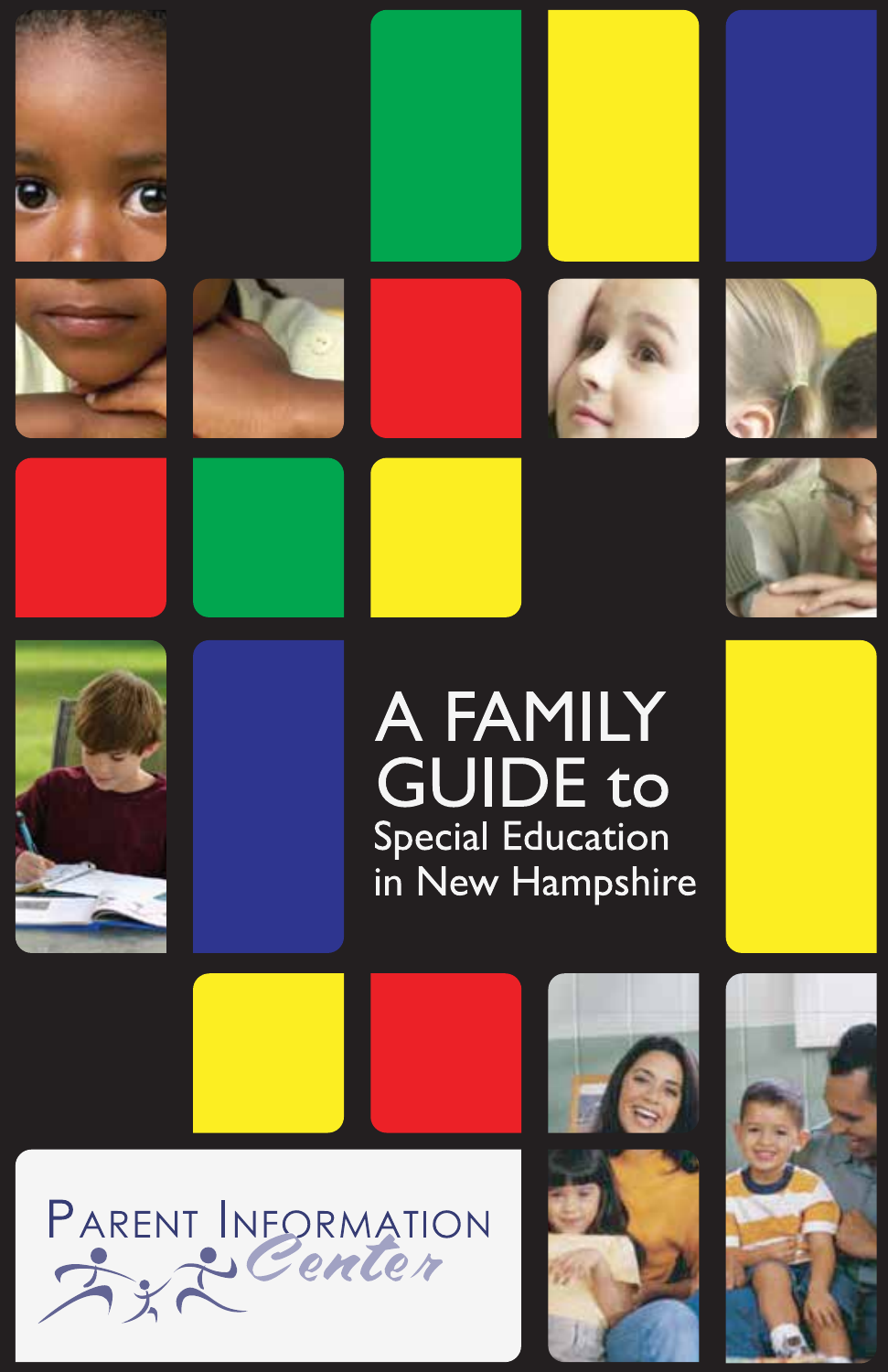**P** arents play an important role in their children's education. When a child has a disability and needs special education, parents are their most important advocates. If you believe that your child has a disability and needs special education one of the most important things for you to do is learn more about the special education process.

This booklet provides a brief overview of the NH special education process. By gaining knowledge and skills you will be able to participate more effectively in meetings and make better informed decisions for your child. This guide includes questions you can ask your child's school about special education. At the end of this booklet, there is a listing of resources where you can find more information.

The Parent Information Center provides information and support to parents and others so that they may participate effectively as team members in the special education process. We believe that all children can succeed with the right support. Our vision is that children with disabilities have successful educational experiences that prepare them to be actively involved in the community as adults.



### **What is special education?**

Schools are for all children, helping them to develop socially, emotionally, physically, and academically. For some children with disabilities, school can be very challenging. However, with specially designed programs they too can succeed.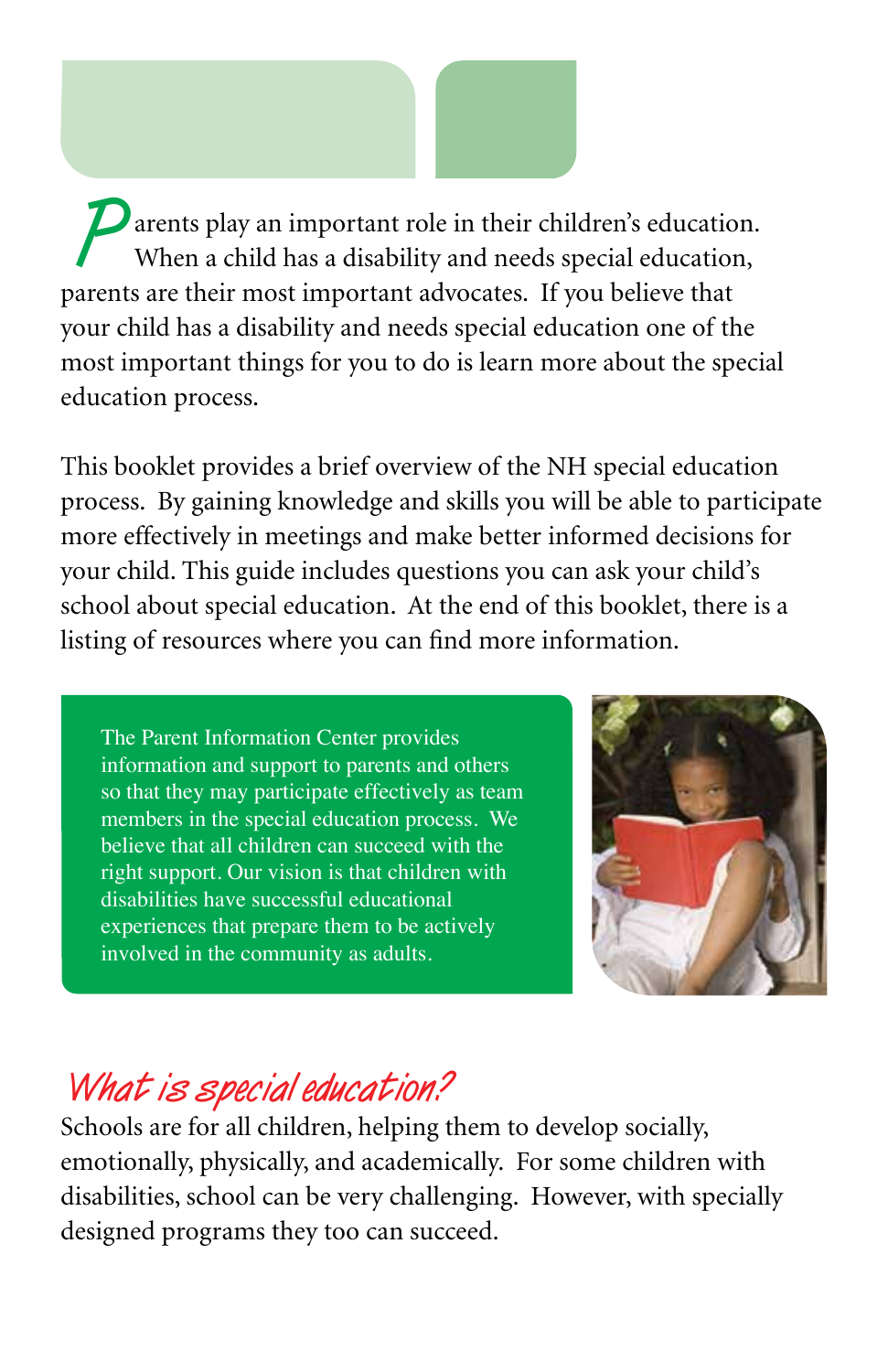Special education is specially designed instruction and related services to meet the unique needs of a child with a disability. The purpose of special education is to ensure that children with disabilities receive a Free Appropriate Public Education (FAPE).



If a child is tested and found to need special education it must be made available at no cost to the parents.

## **Who is entitled to receive special education?**

Not all children who have a disability are entitled to special education. Children who have a disability (meaning that the disability affects their academic or functional performance) and are between 3 and 21 years of age and have not received a regular high school diploma, are eligible for special education. Children younger than age 3 may be eligible for Family Centered Early Supports and Services (FCESS). For more information on FCESS, please visit the Parent Information Center's website, picnh.org.

A child must be found eligible for special education using the special education process. This process must be followed to determine not only whether a child is eligible for special education but also to design a program that meets the child's unique needs. It is important for families to know what to expect so that they can be effective team members. Below is a visual of the steps in the NH special education process.

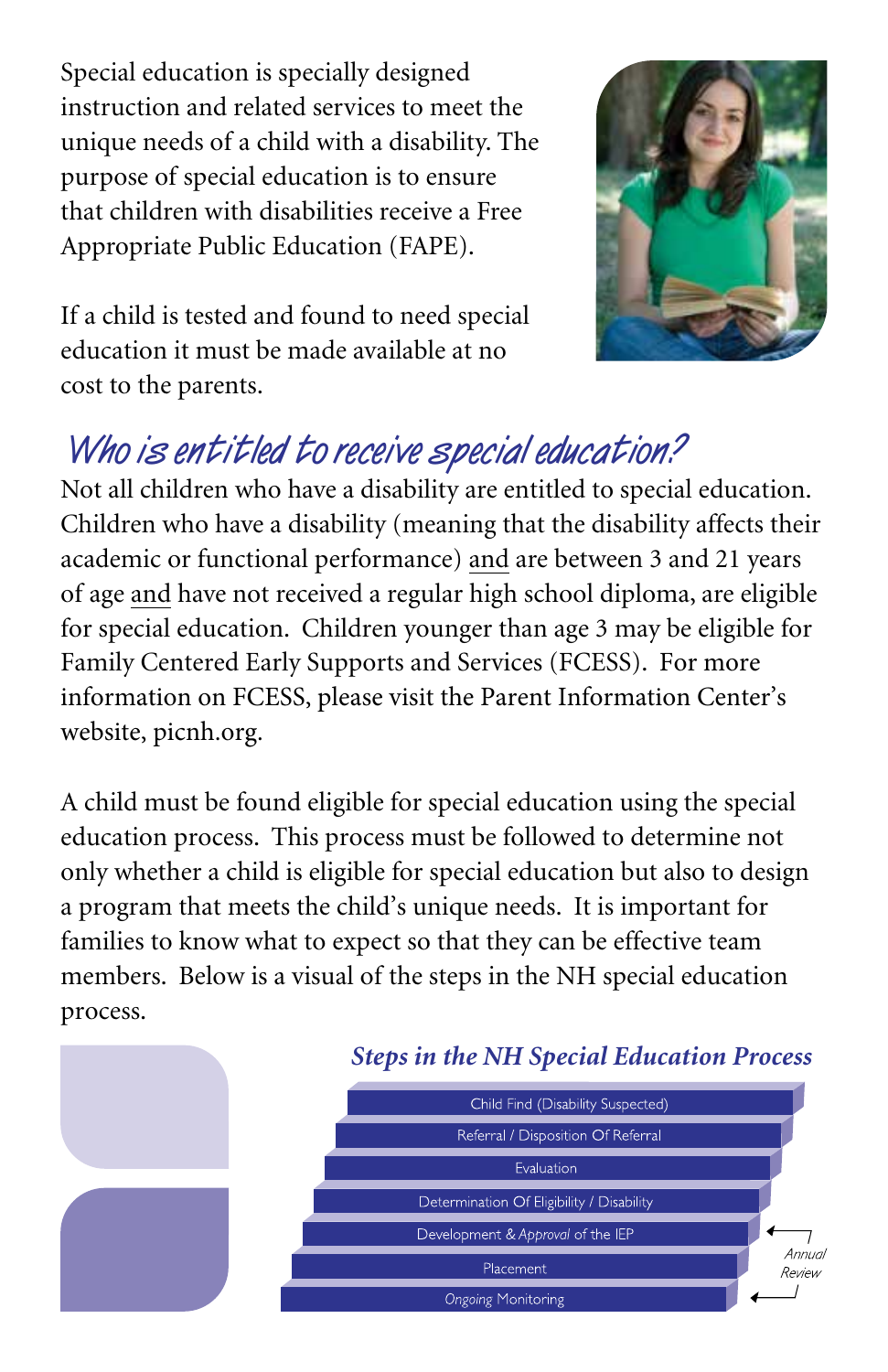## **How does the special education process begin?**

If your child is struggling academically, socially, emotionally, having behavioral problems or difficulty communicating, you may make a referral for special education. A referral is a formal request asking that your child be evaluated to see if they are eligible for special education.

PIC recommends that you make the referral in writing, date it, and send a copy to the Principal and Special Education Director or Coordinator, and keep a copy for your records.

When you write the referral letter it should contain the reasons why you believe your child may have a disability and need special education. Be sure to include your child's name, grade, and school they attend. You may also want to send copies of any input from your child's doctor or specialist that supports your belief that your child needs special education. The letter should also contain a statement that says, "I am requesting that you evaluate my child for special education." For a sample letter, go to PIC's website, picnh.org/sample-letters/.

It is important to know that anyone can make a referral for special education. If someone else refers your child, you are to be immediately informed in writing so that you can be involved in the process from the beginning.

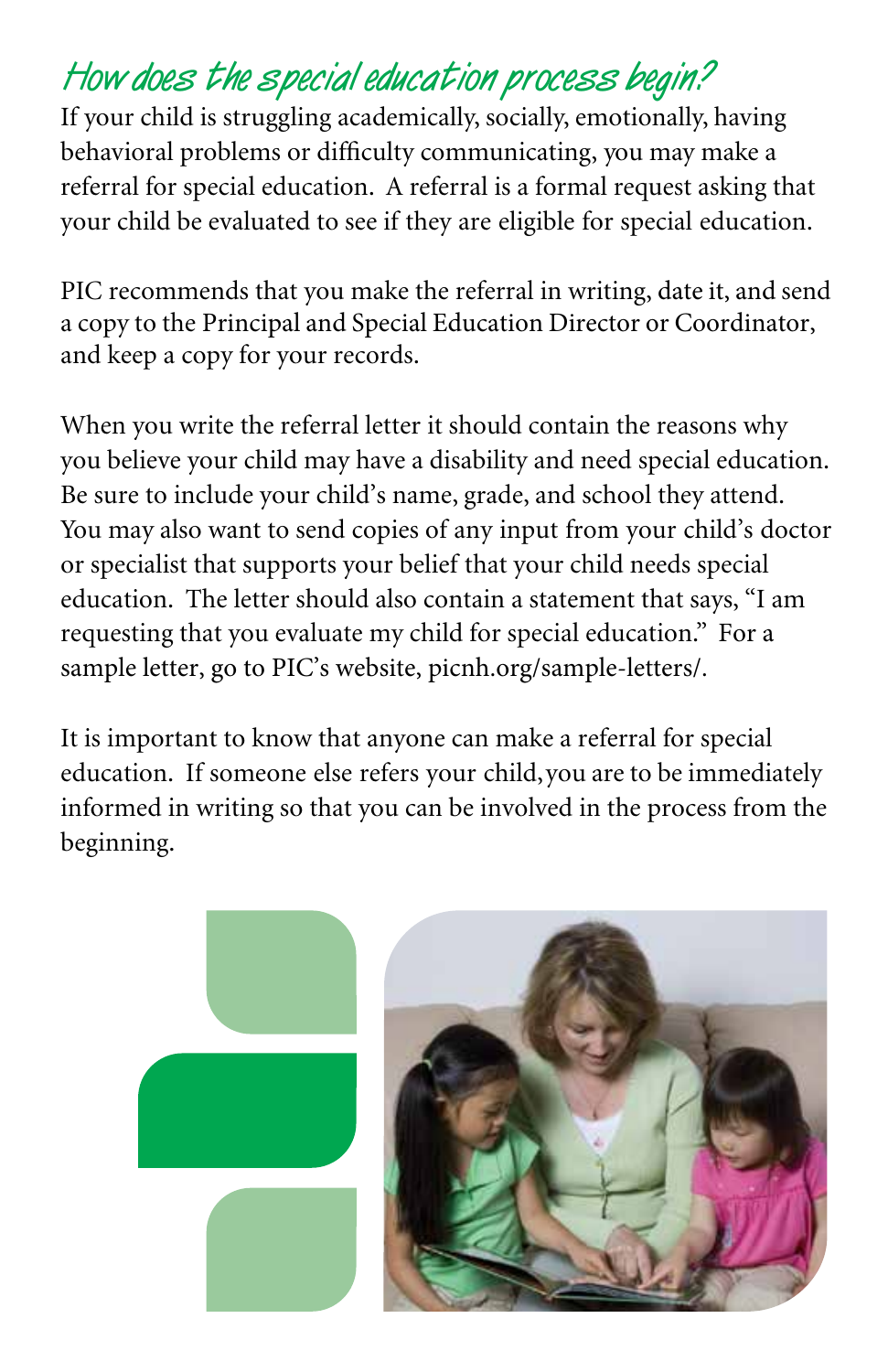## **What happens after the school receives my referral letter?**

Once the school district receives a referral, you will receive a written invitation to attend an Individualized Education Program (IEP) Team meeting to discuss the referral. The law says that the school district must respond to all referrals that are made about a child by holding a meeting of the IEP Team within 15 business days. This initial meeting to address the referral is a called a **Disposition of Referral meeting**.

The written meeting invitation will include the date, time and place of the meeting, the purpose as well as who else is invited to the IEP Team meeting. As with any IEP meeting, if you are unable to attend the meeting at the scheduled date and time, you can contact the school and reschedule, providing a few dates and times that work for you.





### **Who is the IEP Team?**

The IEP (Individualized Education Program) Team is a group of individuals, primarily school personnel, service providers, and you, the parent(s), that are responsible for making all special education decisions. The IEP Team is responsible for determining eligibility for special education, developing, reviewing, or revising the IEP, and determining the educational placement. When you attend a Disposition of Referral meeting (and any other meeting), you are participating as a member of the IEP Team. Your voice is important.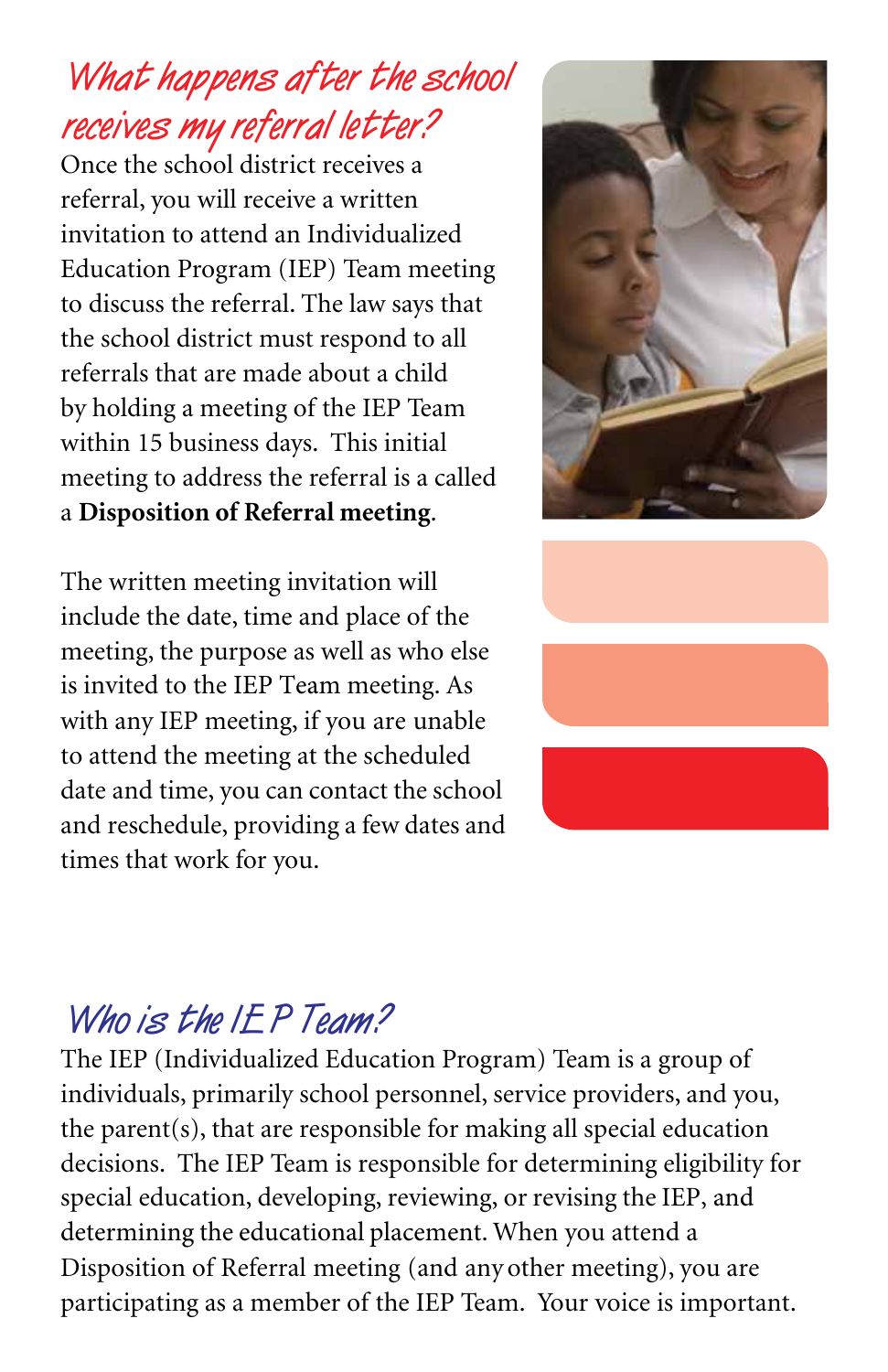You are an important IEP Team member because you play a crucial role in the education of your child. You will be with your child throughout the education process. You know:

- ❖ Your child's unique characteristics, strengths, needs, learning style and what motivates them
- ❖ Important historical information about your child, including family, medical and developmental history
- ❖ What has and has not worked in the past to help your child

Having this information will help the other members of the IEP Team get to know your child and make appropriate decisions.

## **What happens at the Disposition of Referral meeting?**

At this meeting, the IEP Team, which includes you, the parent(s), will review all available information about your child. This includes report cards, any standardized tests that your child may have taken and input from you and your child's teacher. It is helpful if you bring samples of your child's schoolwork or reports, including any medical information that supports your concerns.

At this meeting, the IEP Team will make a decision about what to do with the referral for special education. To do this, the IEP Team will first discuss whether your child's needs can be met through regular education services available to all children.



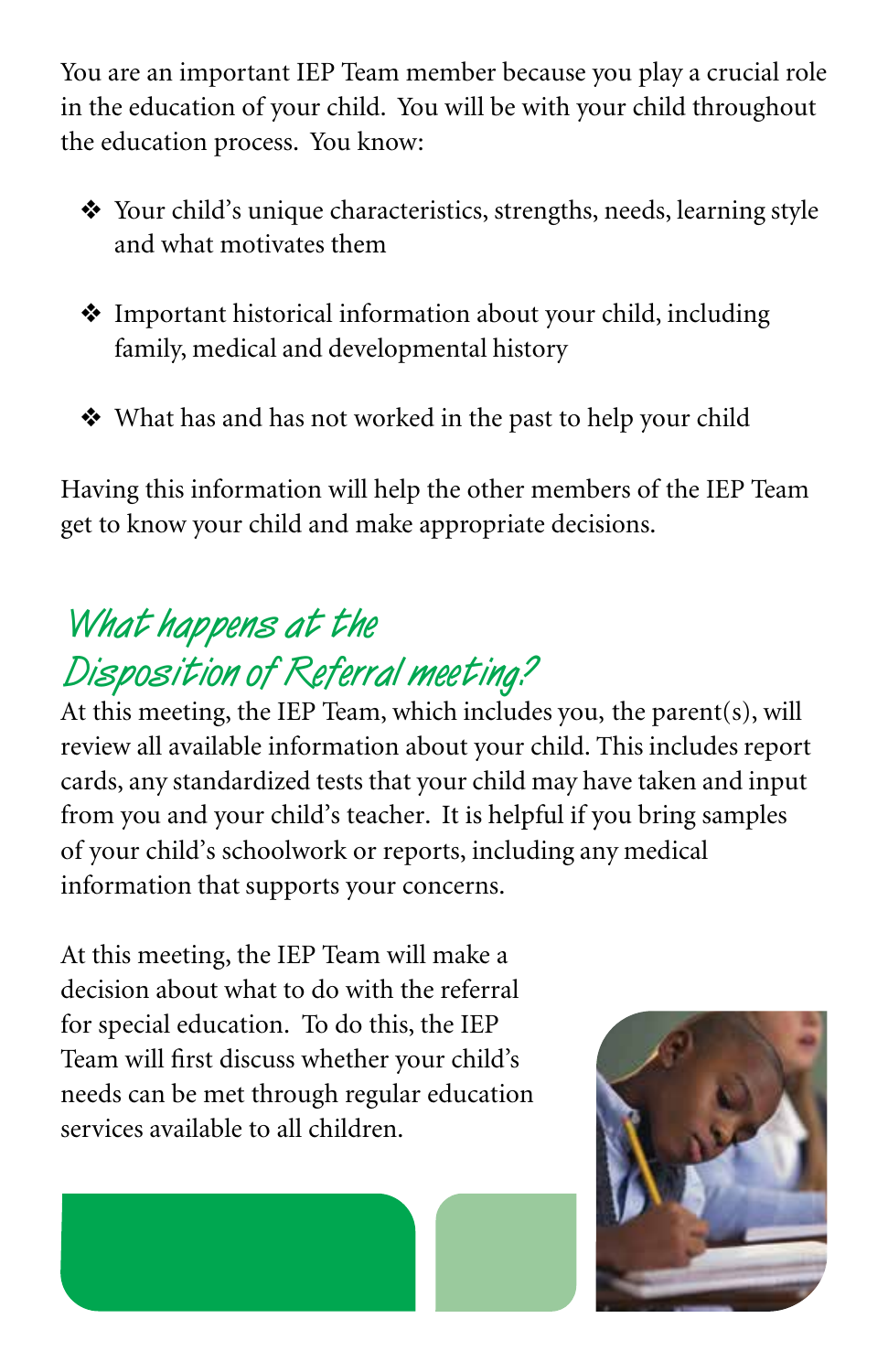

At the Disposition of Referral meeting, the IEP Team may decide:

- ❖ They need further information (additional testing) to determine whether your child is eligible for special education.
- ❖ An evaluation for special education is not necessary because the IEP Team does not suspect that your child has a disability and requires special education

Whatever decision the IEP Team makes, the school must provide you with Written Prior Notice (specific information in writing) that explains why they propose to conduct an evaluation or are refusing the request. Written Prior Notice (WPN) will also explain how the IEP Team came to that decision and what information they used as a basis for making that choice.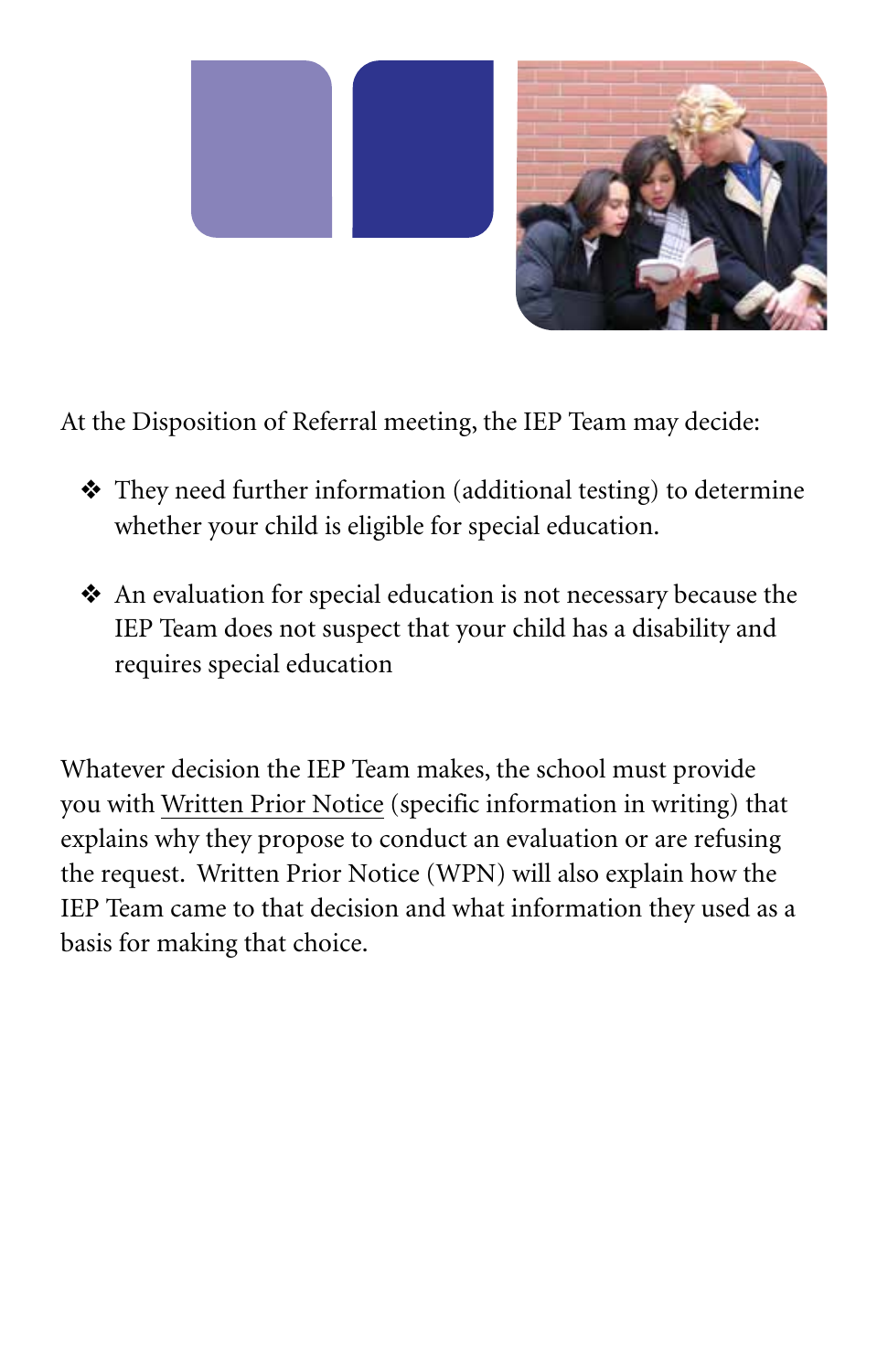#### **You have 14 calendar days to make a decision and sign any**

**documents.** This means that you can tell the school that you would like to think about what was given to you before you sign anything. You may choose to provide consent (agree) to the proposal, provide partial consent or refuse consent (disagree). Feel free to use some or all of the 14 days to make a decision. You should never feel pressured to sign anything right away.

If you disagree with an IEP Team decision there are steps you can take. You can:

- ❖ Ask for another meeting to discuss the issues further; or
- ❖ Use the informal and formal dispute resolution options available in NH. For more information contact PIC.



## **What happens if the IEP Team decides to evaluate?**

When an IEP Team determines that more testing is necessary to determine if your child is eligible for special education and to understand the educational needs of your child, you will be asked for your written consent to evaluate. The consent form will include the kinds of tests that your child will be given.

Once the IEP Team has your written consent to test your child, they have **60 calendar days to complete the initial evaluations** and hold a meeting to discuss the test results and determine eligibility for special education.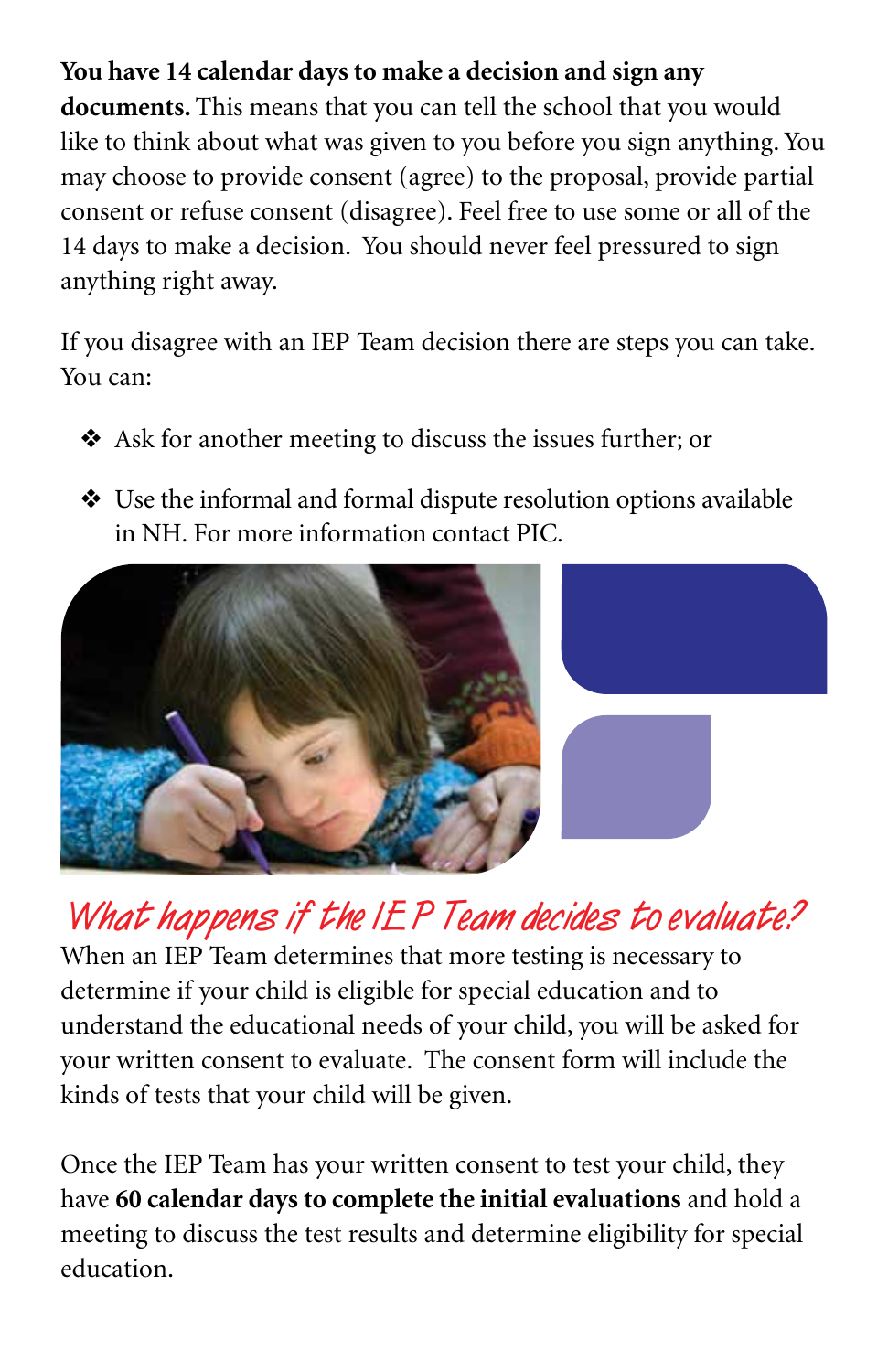#### **What does an evaluation include?**

The purpose of an evaluation is to:

❖ Determine eligibility for special education

- ❖ Gather information to determine your child's educational needs
- ❖ Guide the decisions to be made about how to meet your child's educational needs

Your child's evaluation must be individualized and assess all areas of suspected disability. The evaluation must gather information about your child's functional, developmental, and academic performance, and include information provided by you, the parent.

When conducting an evaluation it is necessary to examine all areas that are impacted by your child's suspected disability including social and emotional development and behavior. Evaluations are used to establish baseline information on your child and to recognize areas of strengths and concern. This may include health, hearing, vision, social and emotional status (including behavioral needs), general intelligence, academic performance, communication and motor abilities, daily living skills, vocational needs, and the need for assistive technology.

The school must provide you with written copies of each examiner's evaluation and assessment reports by US mail or other agreed upon method at least 5 days prior to the IEP Team meeting where they will be discussed.

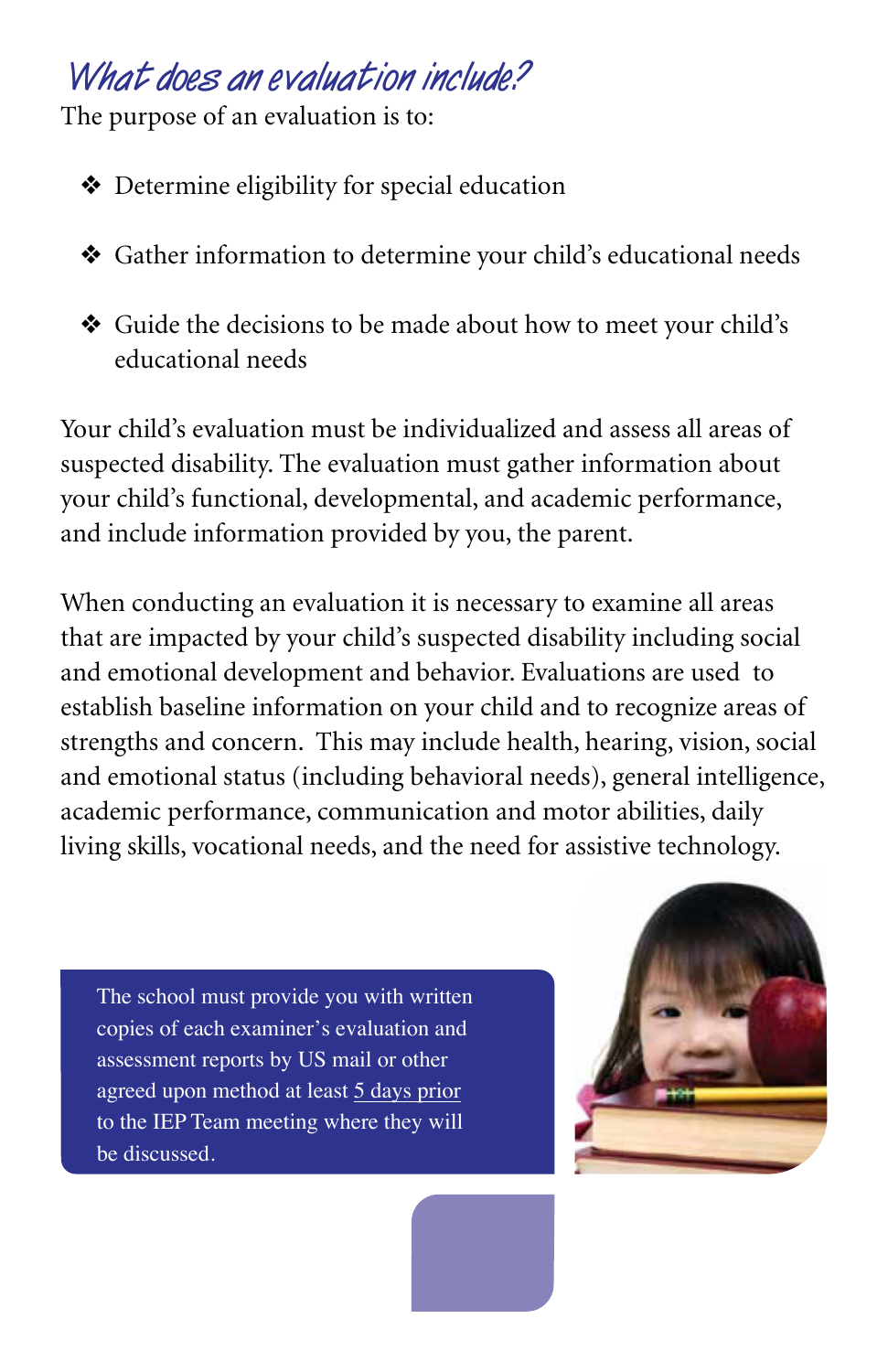## **Who will test your child?**

The *NH Standards for the Education of Children with Disabilities*, NH's special education regulations, lists who is qualified to evaluate children who are being considered for specific categories of disabilities. An online version of the *Guide to the NH Standards for the Education of Children with Disabilities* may be found on PIC's website, picnh.org, under brochures and toolkits.

## **What happens after the evaluation?**

Once the evaluation is complete, the IEP Team must meet to review the evaluation results. An individual who can interpret the instructional implications of the evaluation and what those mean for your child's education is a required member of the IEP Team.

The IEP Team will use the information from the evaluations as well as any other available information to determine whether your child is eligible for special education services. This is your opportunity to ask any questions you have about what your child was asked to do on each test, how your child learns and how the disability impacts your child in the classroom.

To be eligible for special education your child must have a disability and because of that disability, require special education and/or related services such as speech and language therapy, physical therapy etc. Your child will be indentified in one or more of the disability categories defined in the *NH Standards for the Education of Children with Disabilities.* 

If you disagree with the school's evaluations, you may request an independent educational evaluation (IEE) at public expense or you may pay for one yourself.



*For more information, contact PIC.*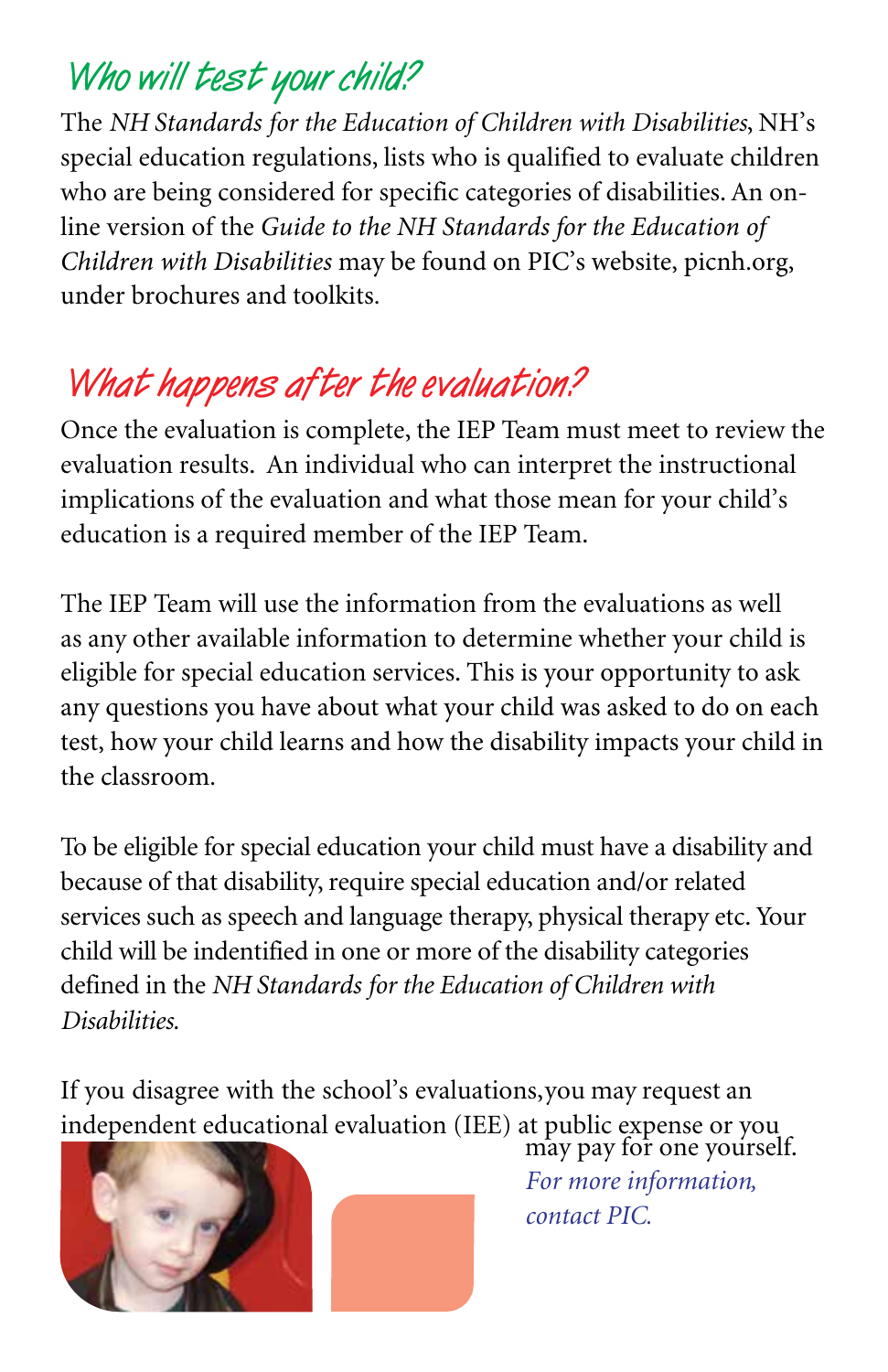## **What happens if my child is found eligible for special education?**

Once your child is determined eligible for special education, the IEP Team meets to develop a plan to address your child's educational needs. This plan is called an Individualized Educational Program (IEP). The IEP Team must meet to develop your child's IEP within 30 days after your child is found eligible for special education. The school district may combine meetings and want to start drafting the IEP when your child is found eligible for special education. If you do not feel comfortable starting to draft the IEP at this meeting, you can ask to schedule another meeting to draft the IEP.





### **What is the IEP?**

The Individualized Educational Program (IEP) is the written document that describes the special educational services that your child will receive. The IEP should be written clearly so that you and your child's teachers/service providers understand the goals and services to be provided to your child.

The IEP includes measurable annual goals and short-term objectives/ benchmarks. You may find these objectives helpful in understanding and monitoring your child's progress. The IEP also states how your child's progress will be measured and how and when you will be informed of your child's progress.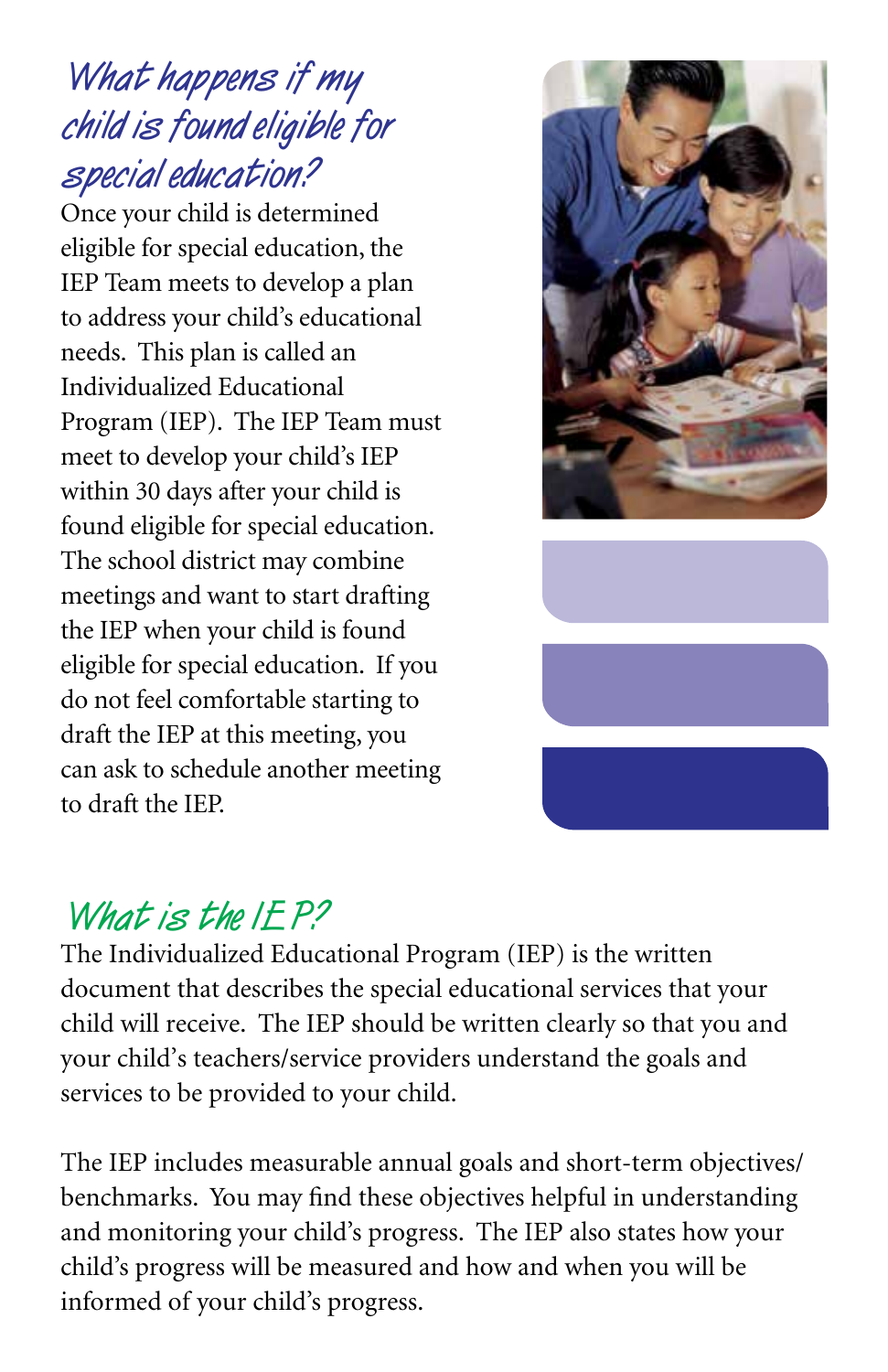**You have up to 14 calendar days after the school district sends Written Prior Notice with the proposed IEP to review and provide consent,partial consent or refuse consent. This is also true for other documents requiring your signature.** If you disagree with the IEP, you may ask for another meeting, or use the informal and formal dispute resolution options available in NH. *For more information on alternative dispute resolution options, contact PIC.* 

**The first IEP does not become effective until it is agreed upon and signed by you (the parent) and a school district representative.** 



Short-term objectives or benchmarks must be written for all children unless you, the parent(s) determine they are unnecessary for all or some of your child's goals.

#### **Where will my child receive services?**

After the IEP has been developed and agreed upon, the IEP Team meets to determine the **Least Restrictive Environment** (LRE) in which your child will receive the special education and related services described in their IEP. This is known as your child's placement. LRE means that, generally, your child will be educated with their typical peers in the regular education classroom in the school your child would attend if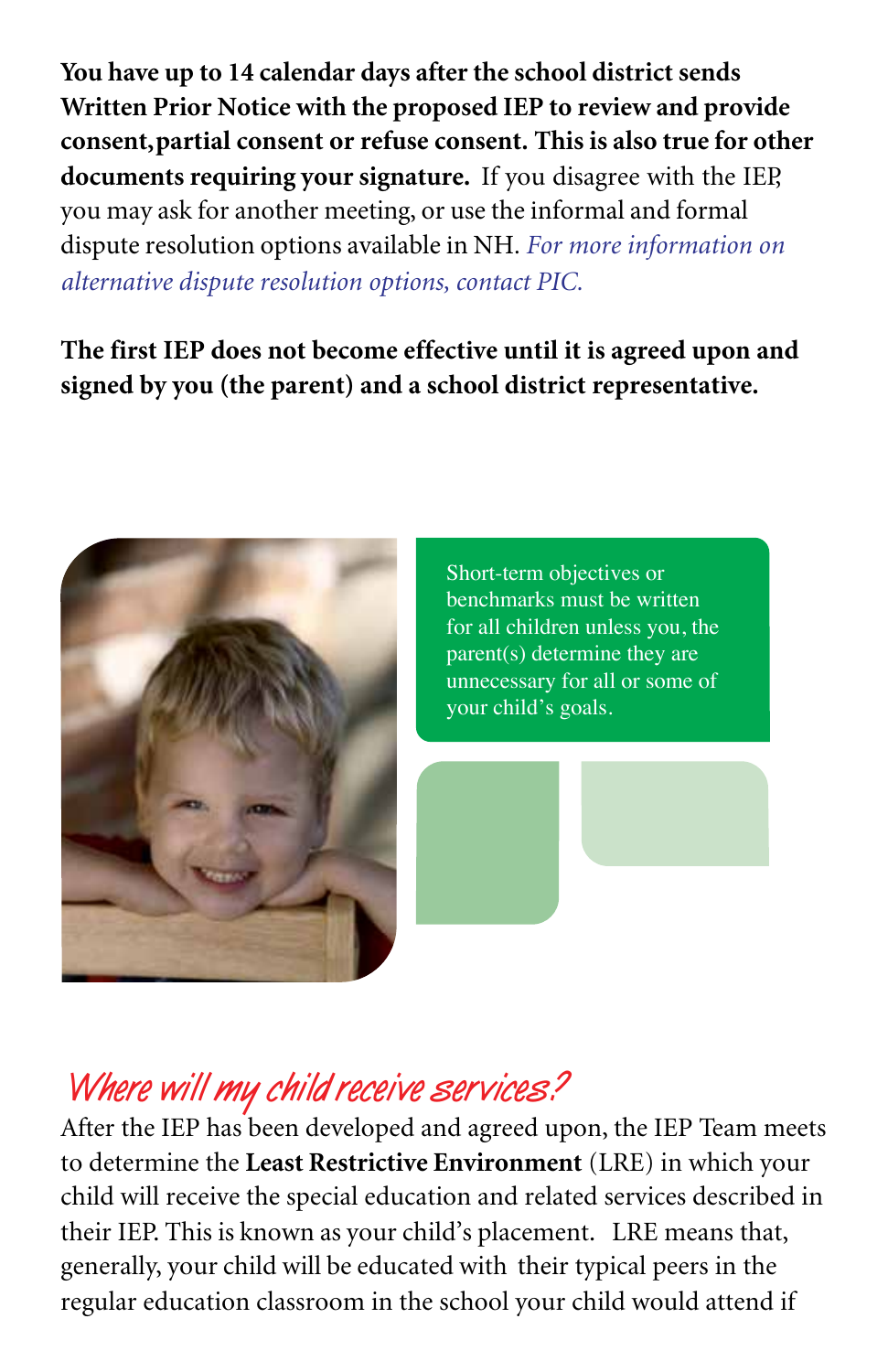they did not have a disability. Your child will be removed from the regular education classroom only if the IEP Team determines that your child's needs cannot be met in that setting, even with added support for your child and/or their teacher. If your child needs a different setting, the IEP Team may choose a placement from a range of options. The *NH Standards for the Education of Children with Disabilities* lists the types of educational settings in which children with disabilities ages 3 - 6 and 6 - 21 may be taught.



The IEP Team, which includes the parent(s), determines placement in the Least Restrictive Environment.

## **How often is an IEP reviewed?**

The IEP must be reviewed and revised at least once a year so that it continues to meet your child's needs. You or any IEP Team member who has concerns about your child's progress or who believes changes are needed to the IEP may request that an IEP Team meeting be held.

If you make a written request for an IEP meeting, a meeting must be held within 21 calendar days or the school must give you Written Prior Notice that states why they are refusing to schedule a meeting.

Once your child begins receiving special education, they will be reevaluated at least once every three years to ensure the IEP Team has current information to base their decisions on. Parents (and other IEP Team members) can request testing sooner if there are any concerns.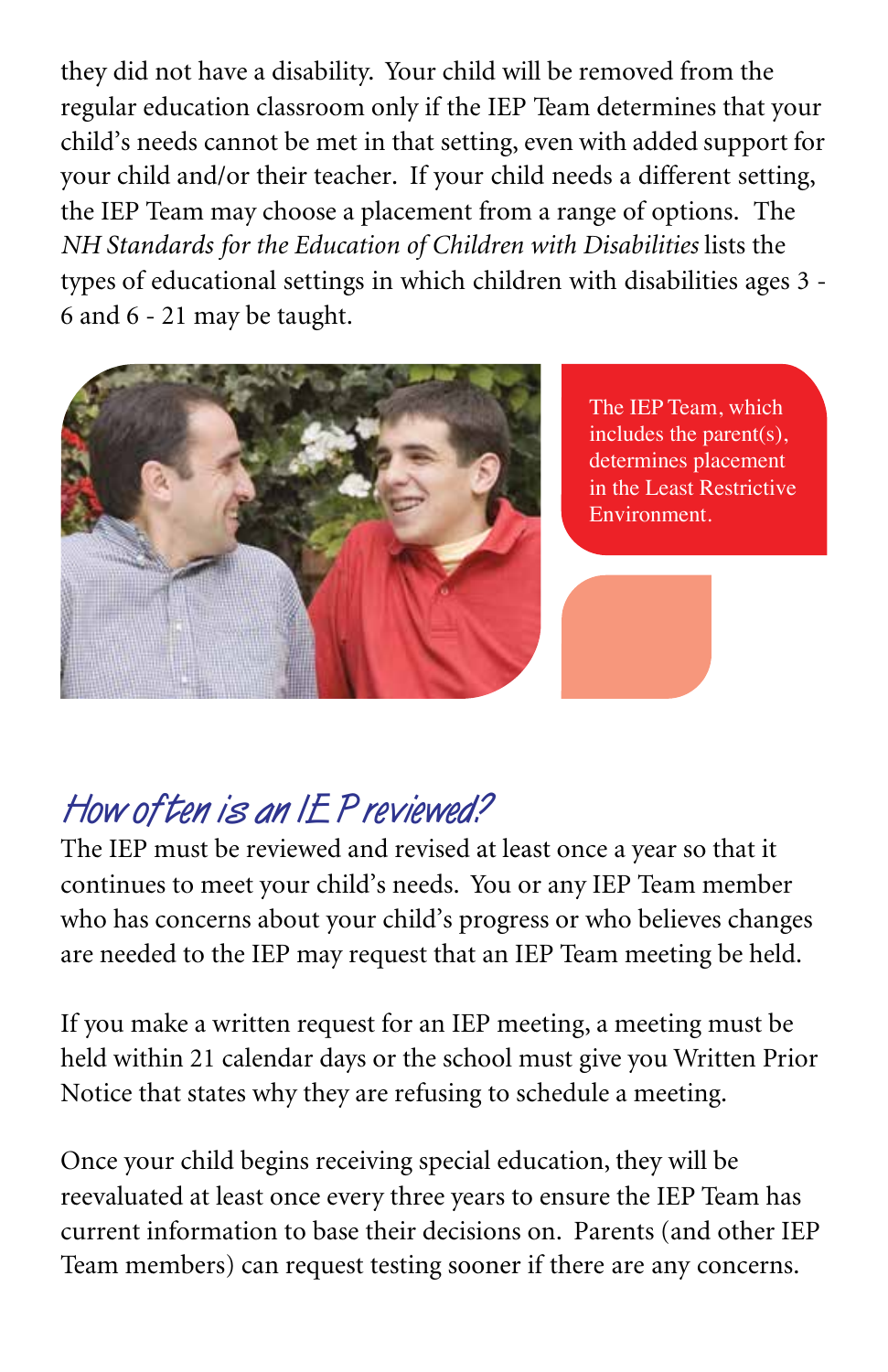Your child must also be reevaluated if the IEP Team is considering ending your child's eligibility for special education.

Remember, working together as a team and keeping the lines of communication open between you and the school will help your child succeed in school.

Any time a parent makes a written request for an IEP Team meeting, the school must schedule and hold the meeting within 21 days or provide the parent with Written Prior Notice stating why they are refusing to hold the IEP Team meeting.

## **How can I best work with my child's IEP Team?**

It's important for you to know about the special education process and how to be an effective member of your child's IEP Team. Attending a free PIC workshop on the special education process is one way you can become more knowledgeable in your role as an IEP Team member.

Before an IEP Team meeting, make a list of any questions you have or things that you want to share. Be prepared to share information you have about your child and their disability. During an IEP meeting, listen carefully and try to be open to hearing what others on the IEP Team have to say.

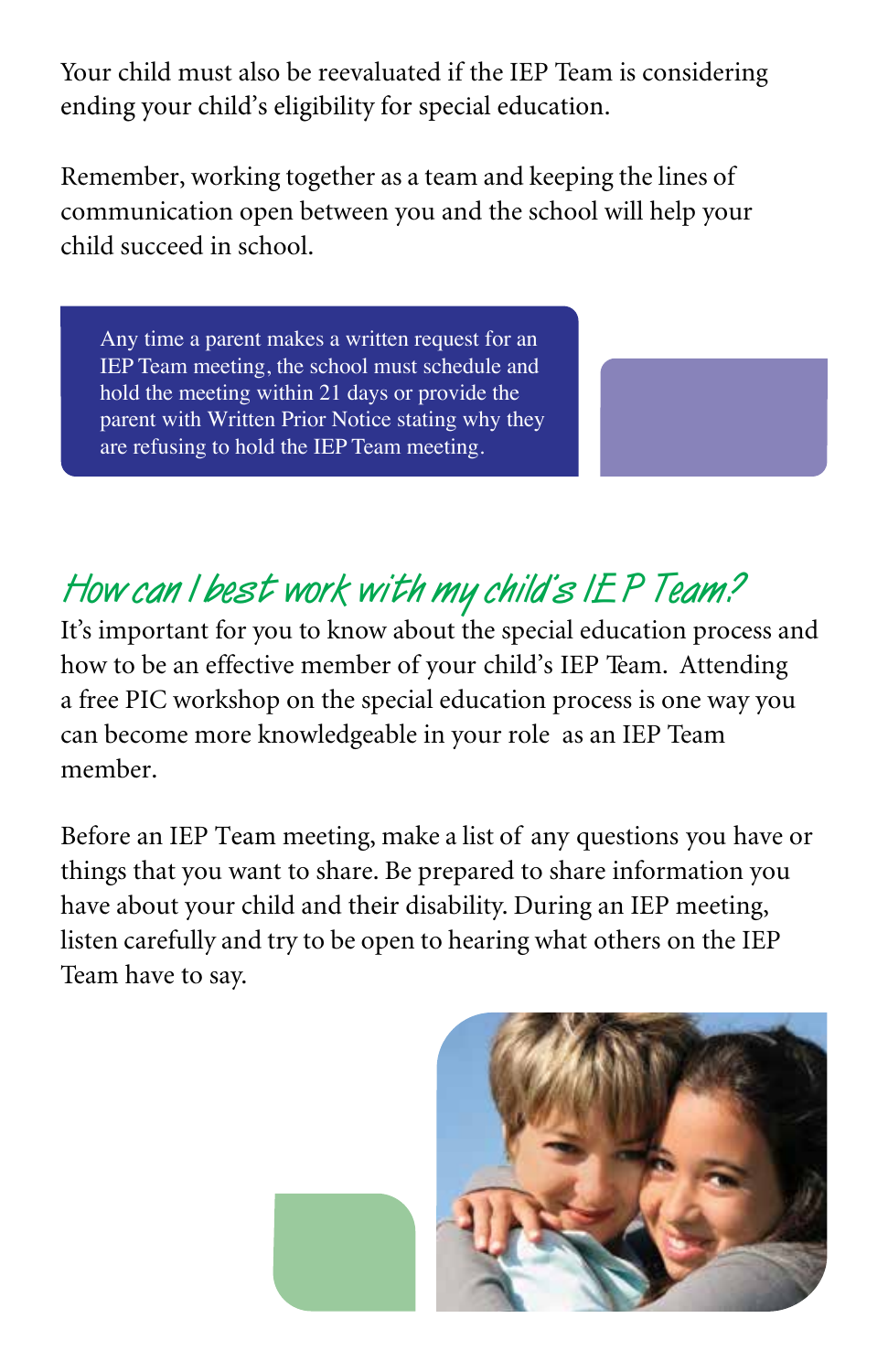

## **What questions can you ask to learn more about special education?**

- ❖ How will I know if my child is making progress?
- ❖ Who is responsible to ensure that my child reaches all the goals in their IEP?
- ❖ If I am concerned with my child's current progress in school, who do I contact?
- ❖ What if my child improves and does not need as much help?
- ❖ Will my child have to leave the regular classroom to receive services?
- ❖ How can we regularly communicate about how my child is doing?
- ❖ What can I do at home to help my child succeed in school?

You may have additional questions and should feel comfortable asking anything. This is one way that you can be sure that you are well informed and the school is aware of your concerns.

For a more detailed description of the special education process contact PIC and ask for a free copy of the *Steps in the NH Special Education Process*. This booklet can also be found at picnh.org under brochures and toolkits.